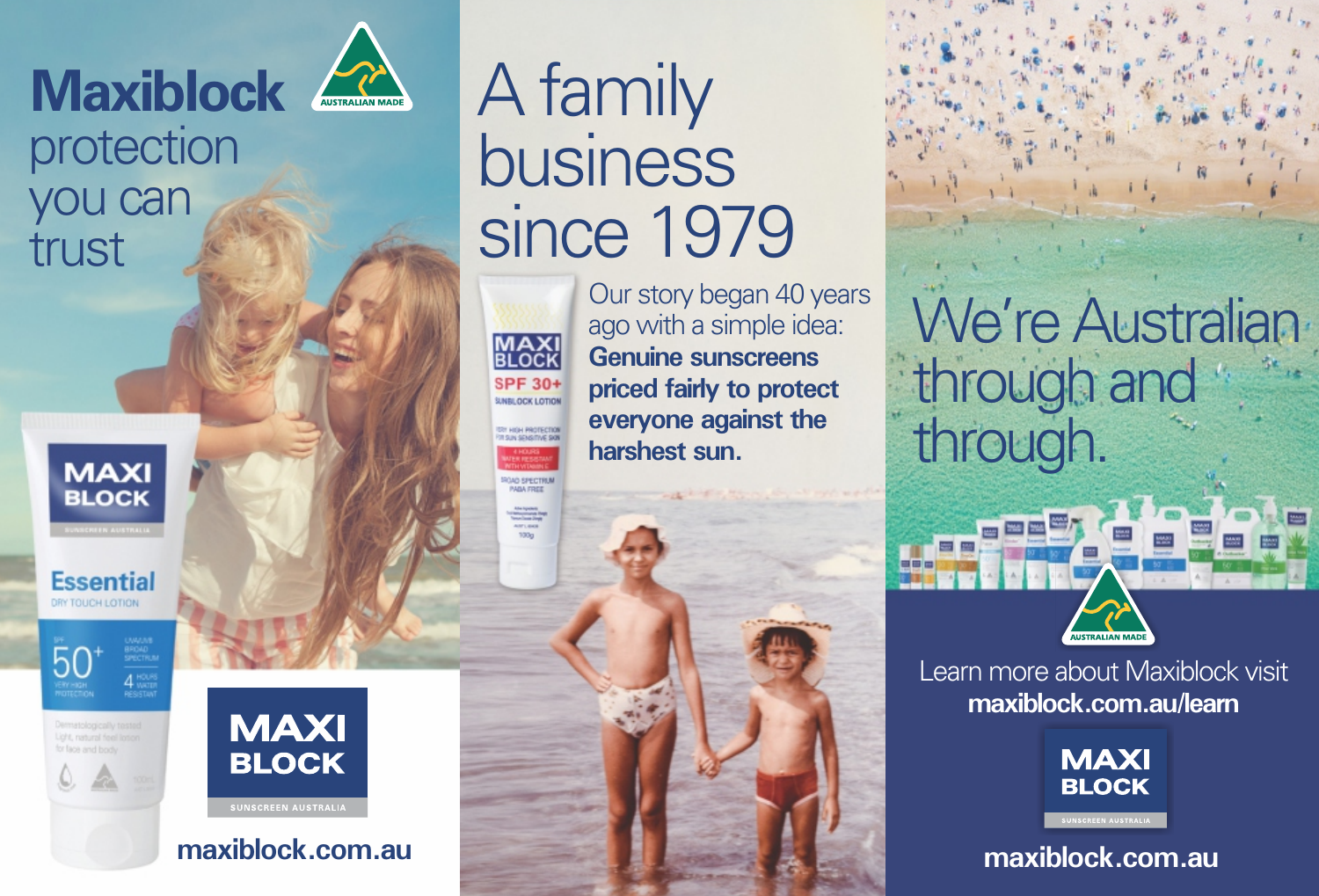# Why choose **Maxiblock?**

**Our dermatologically tested, fragrance-free sunscreens are non-greasy and use only carefully selected ingredients.**







tested

Suitable for sensitive skin, dermatologically tested.

**oxybenzone** free dermatologically





Longer lasting protection in the water.

free Our products are never tested on animals.

cruelty

Maxiblock, protection for our sunburnt **country** 



We all need the best protection against the harsh Australian sun. Maxiblock has created a smart range of high quality Australian-made sunscreens suitable for all skin types and every outdoor occasion.

# **Sun Facts**



**The Global Solar UV Index (UVI)** Daily maximum of the UV Index by clear sky



This simple measurement of UV radiation level at the Earth's surface has been designed to indicate the potential for adverse health effects and to encourage people to protect themselves. The higher the index value, the greater the potential for damage to skin and eyes, and the less time it takes for the harm to occur.

Of the UV radiation that the sun emits what reaches the earth's surface is 99% UVA 90% of our over a lifetime is caused by deep penetrating UVA radiation skin's ageing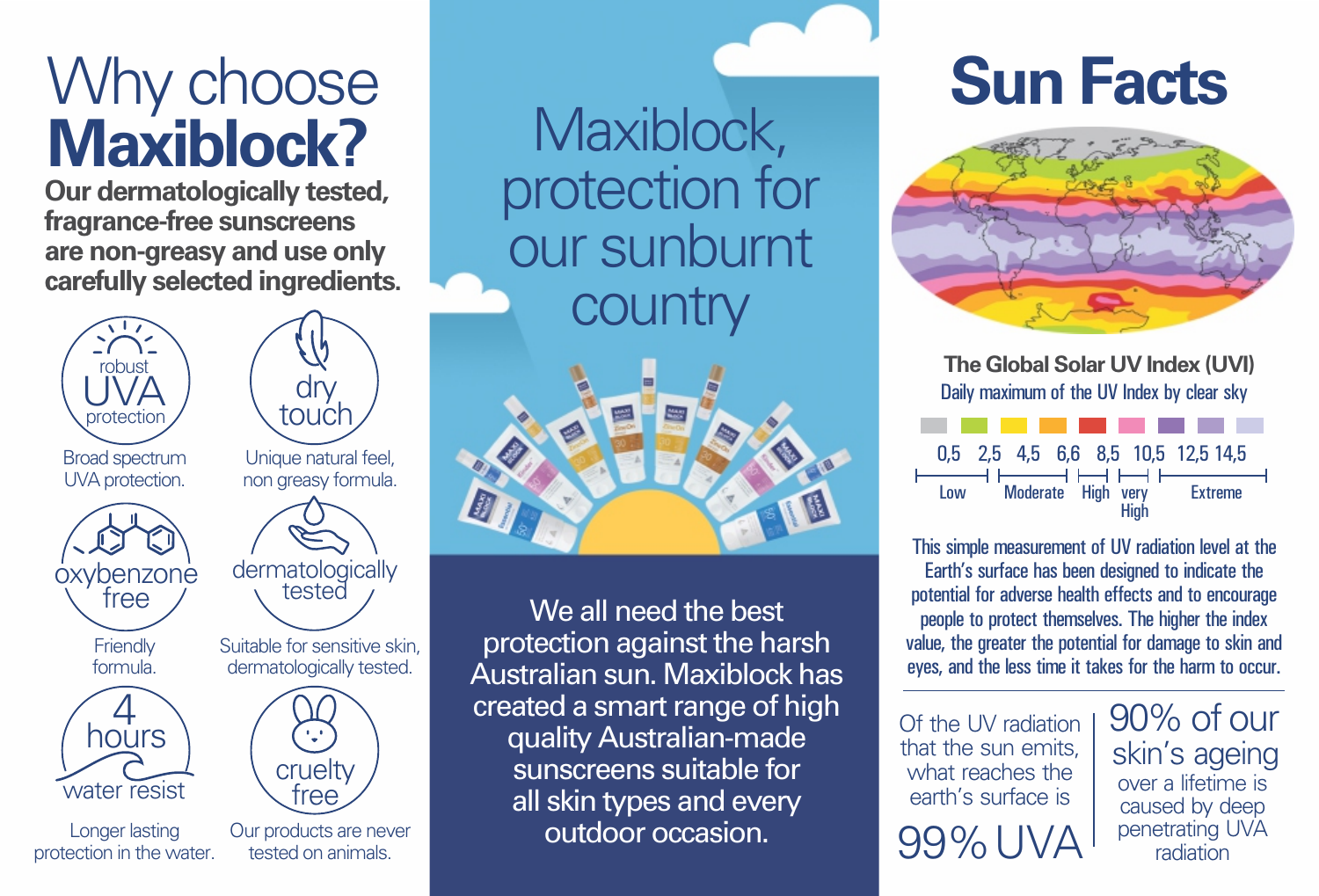

#### **Maxiblock Essential** SPF50+ Dry Touch Lotions and Spray

#### **The 'go to' sunscreen for all skin types.**

- Very high protection.
- **Light, natural feel non greasy**
- 4 hours water resistant
- ldeal for families
- **Perfect for everyday use sport,** beach and all outdoor occasion

#### **Maxiblock Kinder** SPF50+ Dry Touch Lotion

- Reduced allergy risk
- Very high protection
- Natural feel non greasy
- **High efficacy formula**
- 4 hours water resistant
- $\blacksquare$  Less chemical absorbers
- Perfect for kids and all sensitive skin types

**MAXI**<br>BLOCK Kinder<sup>\*</sup> 50

**Formulated especially for kids and sensitive skin types.** 

**Maxiblock Face** SPF50+ Dry Touch Lotion

**For very sensitive skins** 

Matt invisible formula **Built in moisturisers • Very high protection** Ultra light feel - non greasy